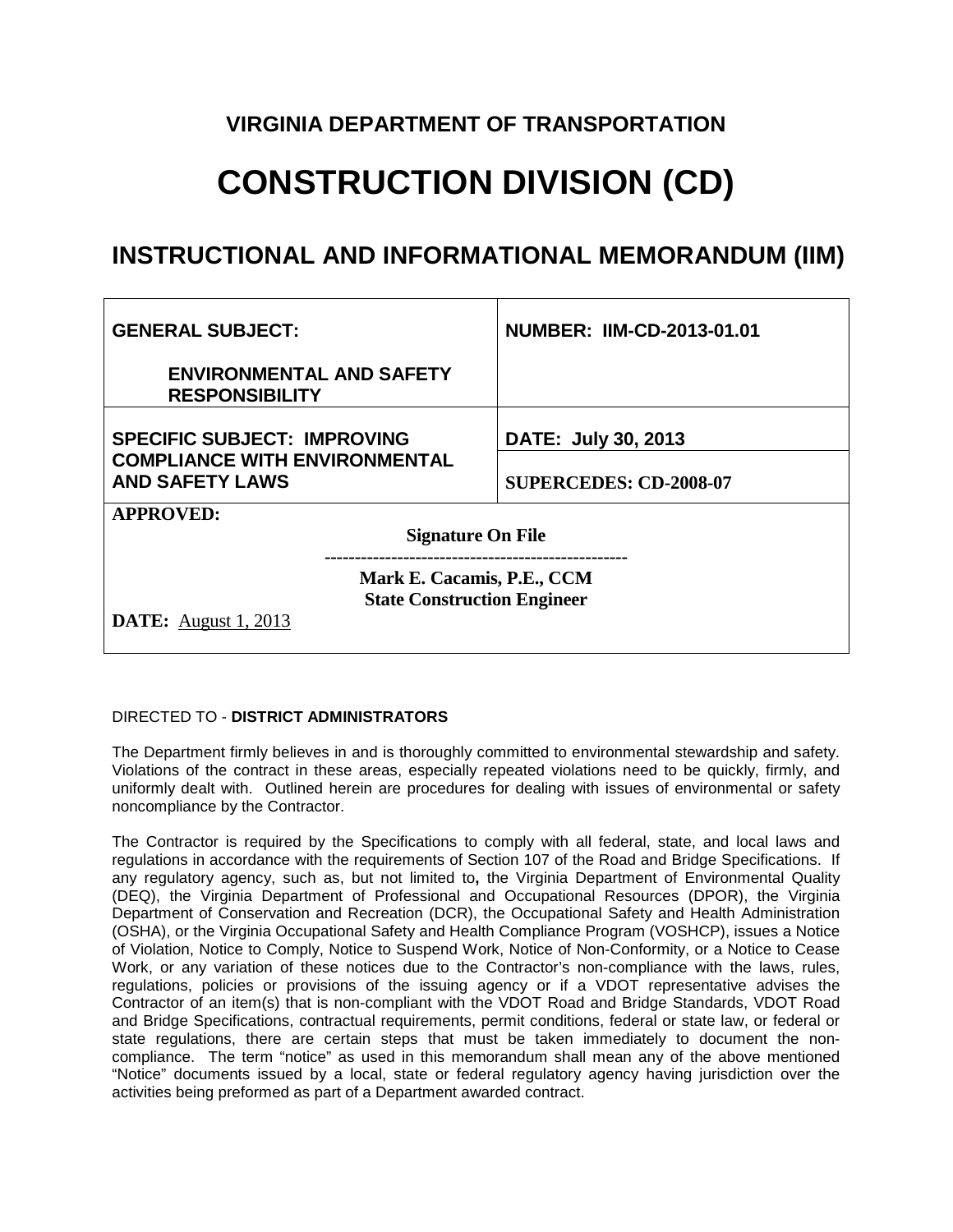The term "non-compliance" as issued by a VDOT representative is defined as documented evidence of an act, omission, or other action by the Contractor that causes:

- 1) Damage in the form of sedimentation, unauthorized dewatering or pollutant discharge, erosion, flooding, encroachment outside of the project/permit limits, or a permit condition deficiency or violation
- 2) A situation that endangers the public or worker safety
- 3) A repeat deficiency of related specifications
- 4) Imminent danger of on-site or off-site damage or injury occurring
- 5) Failure to comply with the terms and conditions of the Contract

The term "non-compliance" as issued by other state or federal regulatory agencies shall be defined by the agency issuing the notice.

If the Contractor's pollutant discharge/release is considered a hazardous material, DEQ and the Department of Emergency Management must be notified immediately. DEQ must pre-approve all subsequent site investigations and corrective actions. If an acute hazard (fire, explosion, environmental emergency, etc.) occurs as a result of work performed, omitted or neglected by the Contractor, the Contractor must take immediate action to abate the hazard, regardless of whether DEQ has pre-approved the corrective work or action.

#### **PROCEDURES**

The following procedures provide both the Contractor and VDOT employees the required documentation process for addressing non-compliance notices issued by a regulatory agency or VDOT. These procedures are not intended to be all-inclusive or address every potential non-compliance scenario. It is important to note that the issuance or timing of issuance of any directive from an authorized VDOT representative or regulatory agency cannot be used as a defense against damages caused by the actions/inactions of the Contractor. A Contractor's actions or inaction to remain in or obtain compliance may dictate the extent to which potential damage claims may be brought against the Contractor. Depending on the type and severity of the violation additional items and steps may be taken to ensure subsequent comprehensive compliance with the contract.

In all cases relevant to damages off-site, the District Administrator or his designee will aggressively pursue all avenues at his disposal to require the Contractor to take immediate action to stop such damages from continuing to occur by continuous monitoring the Contractor's efforts to ensure that damages are not exacerbated. Anytime the Contractor is not responsive or is unable to stop damages from occurring, the District Administrator or his designee will employ state forces to provide remedy. Once damages off-site have occurred, it may be necessary to construct or install controls or take other remedial actions that are not within the original contract documents. In addition, immediate remedy of damages offsite may be delayed due to the need to obtain access rights from adjacent property owners. The District Administrator or his designee will aggressively pursue agreements with property owners who have sustained such damages in order to achieve timely remedy and take corrective actions as soon as access rights are obtained.

In all cases relevant to non-compliance of the Contractor, the District Administrator or his designee, with assistance from District Environmental staff or the Statewide Safety Compliance Manager, shall document and record all site-specific conditions on a continuous basis until compliance is achieved. Such documentation shall include, but is not limited to:

- Recorded times and dates of all actions
- Written records of communication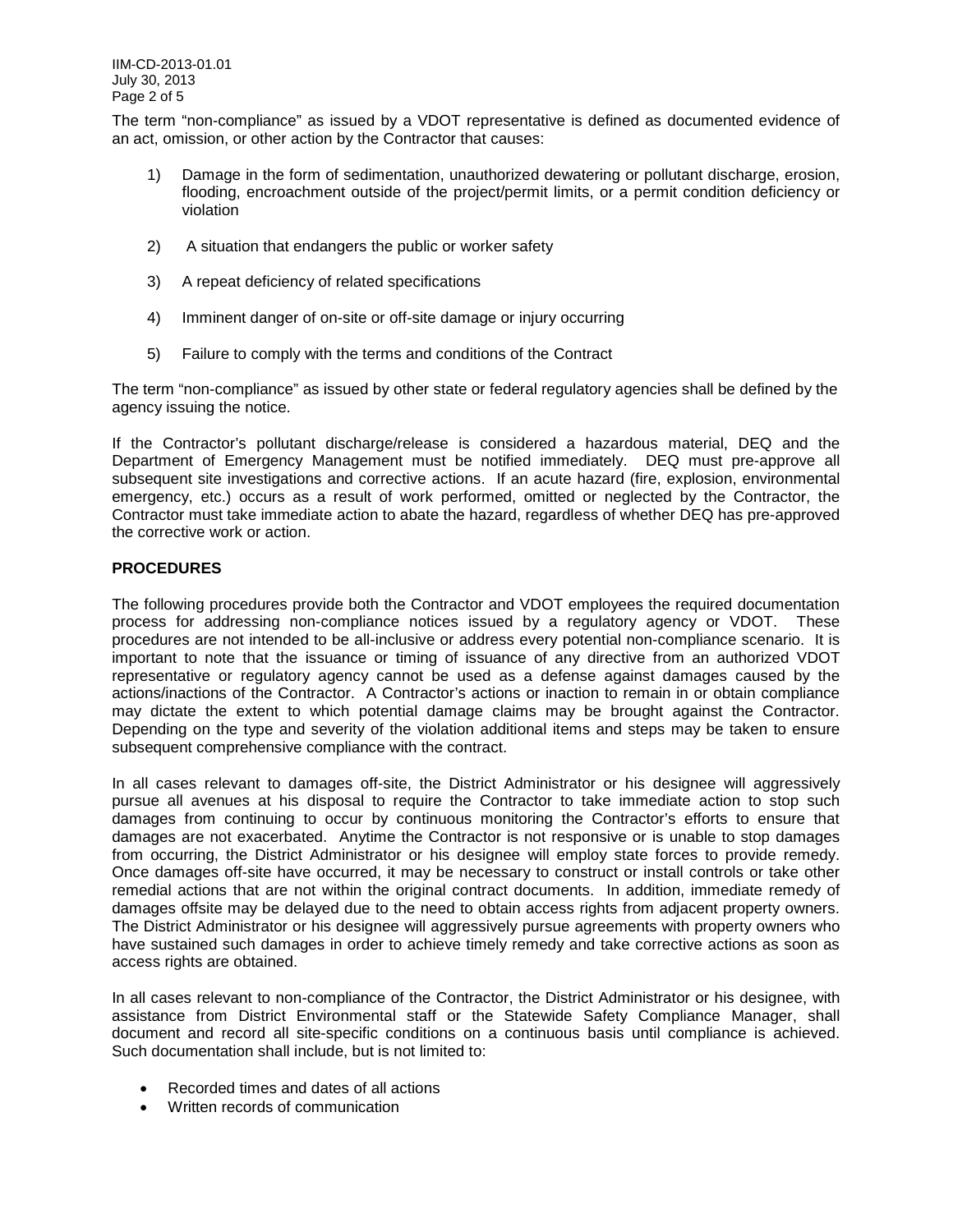- Inspector log books and reports
- Written reports with signed receipts by the Contractor
- Environmental Compliance Reports
- Photographs (digital or film) and/or videos with date and time imbedded in the images
- Pre- and post-damage survey records

#### **(A) FIRST NOTICE OF NON-COMPLIANCE ISSUED BY A REGULATORY AGENCY**

The Construction Inspector will notify the Contractor of any notices issued by regulatory agencies immediately upon receipt. The inspector will document the agency's name and the official who issued the notice, time and date of issuance, required date of compliance, how the notice was presented to the Contractor, and any facts the inspector is aware of, leading up to and including the issuance of the actual notice. The inspector will also retain a copy of the actual notice

The Construction Inspector will document the Contractor's action(s), if any, upon receipt of the notice given:

- If the Contractor took *immediate* action and corrected the non-compliance in accordance with VDOT specifications and standards and/or the laws and regulations of the issuing agency, no further action is necessary beyond completing documentation of all parties' actions until compliant status is obtained.
- If the Contractor did not take immediate action to comply, the District Administrator or his designee will issue a written order to the Contractor to stop work in part or on all project activities depending upon the severity of the non-compliance in order to correct all noncompliant items.

The Contractor is to begin work on correcting the non-compliance immediately upon receipt of the written work stoppage order. The determination as to whether or not all work is to be suspended will depend on the severity of the non-compliance (i.e. Does the non-compliance have the potential of causing off-site damage, damage to natural resources, endanger the safety of the public or personnel working on the project, or has the Contractor been cited for non-compliance on this project previously?), and whether the Contractor is diligently pursuing correcting the non-compliance.

If a regulatory agency cites a violation and requires the Contractor to substitute or introduce a material or item that is not a part of the existing contract the District Administrator or his designee will ask for documentation from the agency showing that the existing measures (if properly installed) failed requiring the need for the non contract material(s) or item(s).. If the documentation shows the existing measures failed despite being properly installed, the District Administrator or his designee will direct the Contractor to submit a change order to address the agency's requirement. If the measures did not fail, the VDOT project staff will not change the contract without consulting the District Environmental Manager or Statewide Safety Compliance Manager.

- The Construction Inspector, with assistance from the district will inspect, monitor, and document actions.
- Time limits for correction for non-compliance will be determined by the date listed in the written notice along with the nature and severity of the non-compliance.
- Non-compliance with an environmental permit or with the Virginia Erosion and Sediment Control Law must be corrected within the amount of time listed on the written notice to comply or stop change order issued by the Regulatory Agency. If the Contractor cannot comply with the time limits in the notice, then the Contractor shall submit an anticipated completion date to the Inspector, who will notify the Permit Holder and the District Administrator or his designee of the anticipated delay and reasons of non-compliance with the notice.
- Non-compliance with safety that endangers workers or the public must be corrected immediately.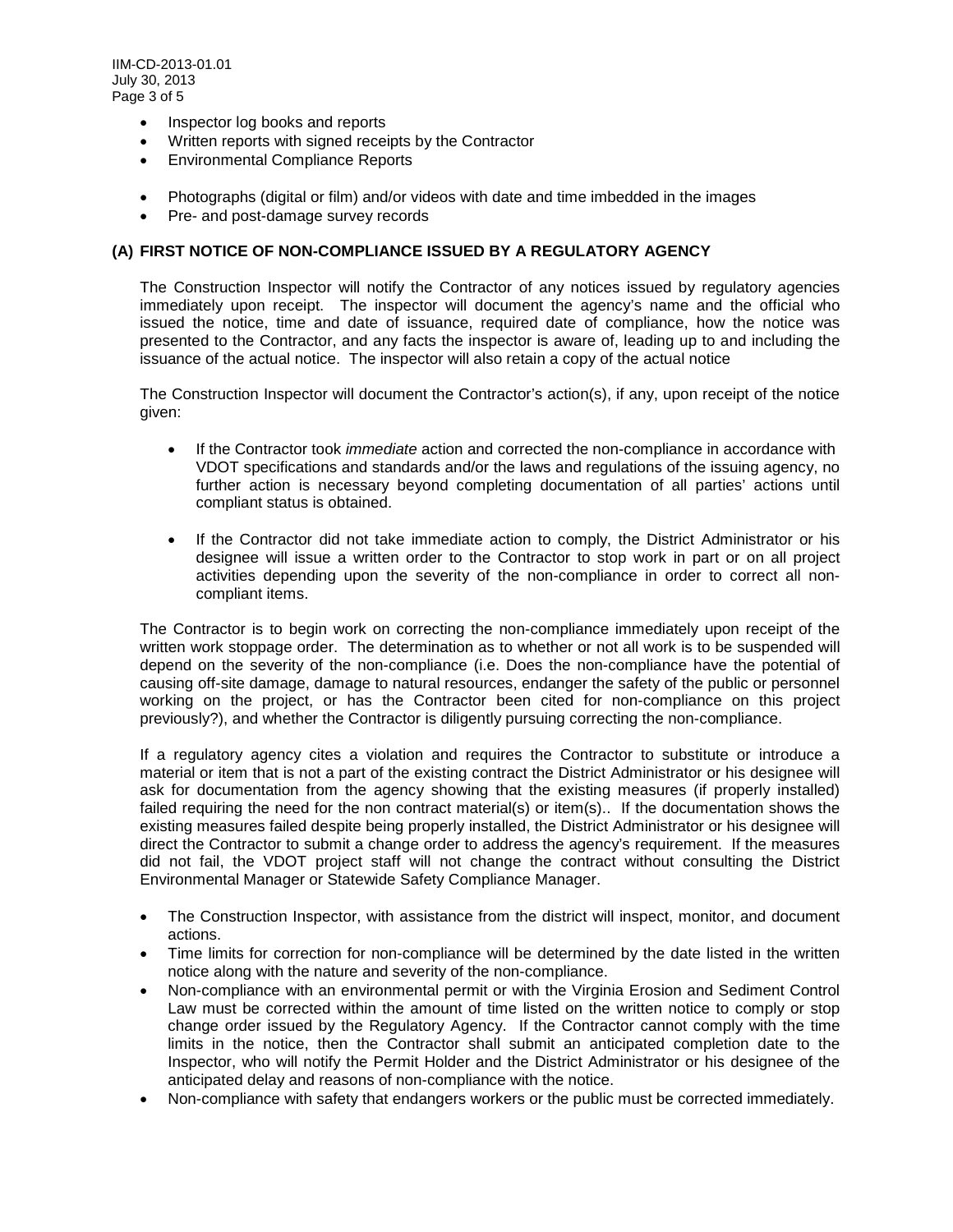• Non-compliance with safety that is not causing imminent danger to workers or the motoring public must be corrected by the next calendar day.

The Department will issue the back-to-work order after the Regulatory Agency that issued the noncompliance notice agrees that the Contractor is back in compliance.

#### **(B) NON-COMPLIANCE NOTED BY A VDOT REPRESENTATIVE:**

The Construction Inspector will be responsible for documenting the non-compliance as it relates to the VDOT Road and Bridge Standards, Road and Bridge Specifications, contractual requirements, or environmental permits. The Inspector will document the basis for the non-compliance including how and by whom the Contractor was notified. The Area Construction Engineer will give written notification of a noncompliant item and the timeframe for corrections. The Construction Inspector will record the Contractor's immediate action(s), if any, upon receipt of the notice given.

The Contractor is to begin work on correcting the non-compliance immediately upon receipt of the written notice.

- If the Contractor takes immediate action and corrects the non-compliance in accordance with the VDOT specifications and standards, no further action is necessary other than complete documentation of remedial actions.
- If the Contractor does not take immediate action to comply; the Area Construction Engineer will issue a written order to the Contractor to stop work in part or on all project activities depending upon the severity of the non-compliance in order to correct all non-compliant items.
- The determination as to whether or not all work is to be suspended will depend on the severity of the non-compliance (i.e. Does the non-compliance have the potential of causing off-site damage, damage to natural resources, endangers the safety of the public or personnel working on the project, or has the Contractor been cited for non-compliance on this project previously?), and whether the Contractor is diligently pursuing correcting the noncompliance*.*
- The Inspector, with assistance from the District Environmental Manager, or Statewide Safety Compliance Manager will inspect, monitor, and document the corrective actions.

The Area Construction Engineer will issue the back-to-work order after he determines that the Contractor is back in compliance.

#### **(C) SECOND NOTICE FOR SAME NON-COMPLIANT ITEM**

If the Contractor does not achieve full compliance within the timeframe required by the Area Construction Engineer or continues to disregard the notification of non-compliance following the initial suspension of work, the Contractor will be notified a second time in writing by the Area Construction Engineer. The Construction Inspector will record the Contractor's immediate action(s), if any, upon receipt of the second notice given.

When the Contractor is given a second written notification of non-compliance, actions shall be taken in accordance with that section of the Road and Bridge Specifications entitled "Disqualification of Bidding" and "Default of Contract." The Inspector, with assistance from the District Environmental Manager or Statewide Safety Compliance Manager will inspect, monitor, and document actions or non-action on the part of the Contractor.